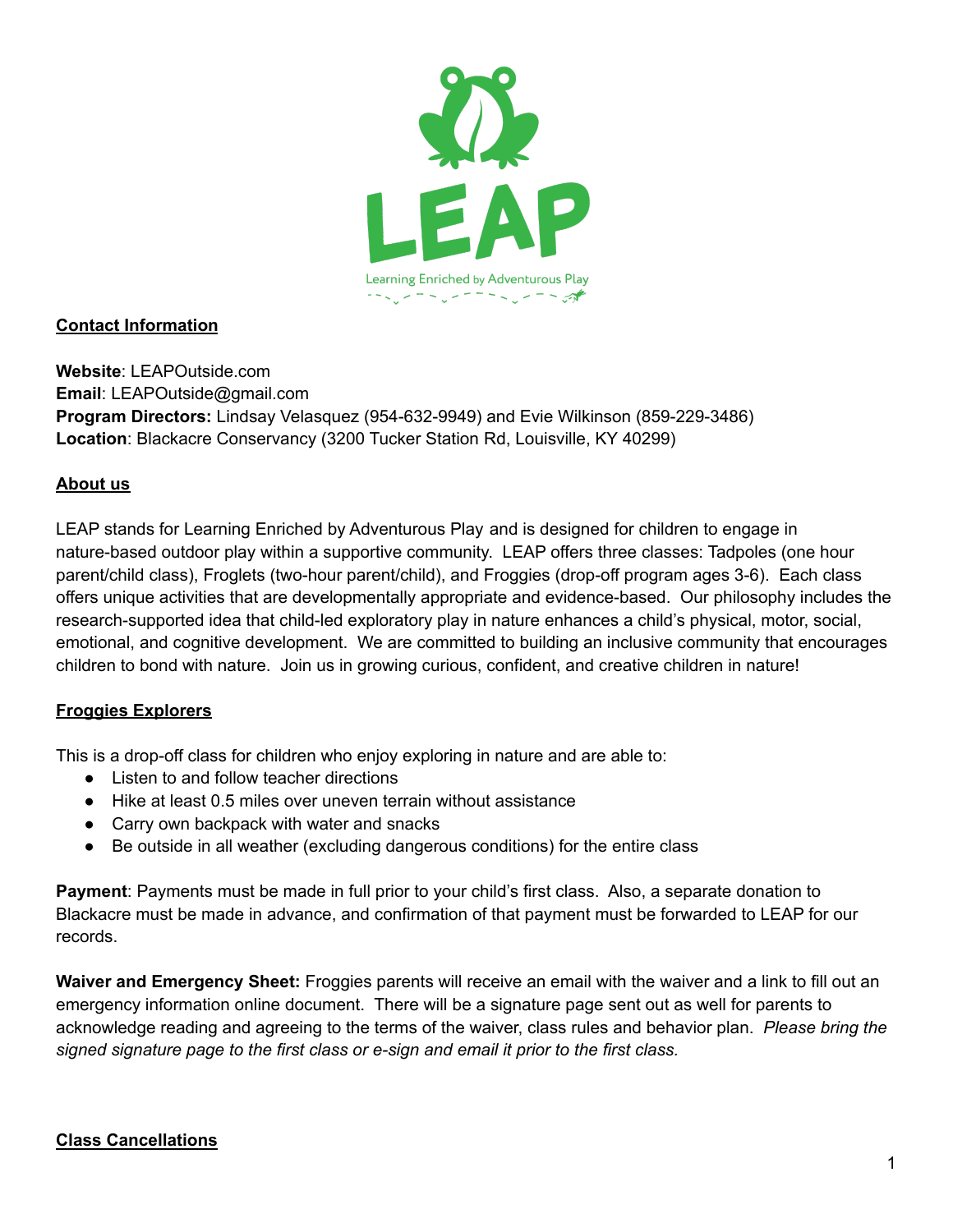This is a rain or shine class, however, in the event of dangerous weather (i.e. temperatures or wind chill below 20 degrees, hazardous driving conditions, thunderstorms, etc.), we will notify you of a canceled class via email at least 30 minutes prior to class (all canceled classes will be made up later).

### **What to Bring to a Froggies Explorers Class**

- **Appropriate Clothing**: Dress for the weather! We follow the popular Scandinavian phrase, "There's no such thing as bad weather, only bad clothes."
	- We will be playing in ponds, creeks, and mud. Please dress your child in quick-dry, breathable fabric and waterproof/resistant footwear (such as rubber rain boots).
	- $\circ$  Include a change of clothes in your child's backpack (such as a t-shirt, shorts, socks, underwear).
	- In colder weather, layers are important. This includes a warm base layer, wind/waterproof outer shell (such as raincoat), hat, gloves, socks, and waterproof/resistant footwear.
	- $\circ$  Since we know it is so important for our children to dress for the elements, we are happy to offer a **25% off code** to use toward purchasing outdoor gear at [https://oaki.com/;](https://oaki.com/) Just enter the code **ForestPreschool25** (minimum purchase of \$29.99 required to use the code).
- **Backpack:** Please have a backpack that can get wet and that your child can comfortably carry. In your child's backpack please include:
	- **○** Water bottle (full)
	- **○** Healthy snack (Please send foods in reusable containers or minimal and/or compostable packaging. Parents should supply wholesome snacks (with little or no sugar, please) such as fruit.)
	- **○** Change of clothes and bag for wet/soiled clothing
- **Before drop-off:** Please apply all bug/tick spray and sunscreen prior to dropping your child off in the mornings. We will not be able to reapply during class. We encourage sun hats and clothing with built-in SPF to further protect your child from the sun.

# **Arrival and Pick-up**

**Arrival:** All classes have sign-in sheets for tracking attendance. An adult will accompany each child on their walk from their car in the morning. No child may be left in the morning until they are signed in and the teacher is aware of their presence.

**Pick-up Policy and Procedures:** No child is ever released to an adult who is not listed on the emergency form. If the adult is not listed on the authorized pickup list, the parent needs to inform the office ahead of time to add that person to the pickup list. Parents or authorized adult must sign out upon departure. Parents who do not pick up their children within 10 minutes of dismissal will need to complete a late pickup form. In the case of recurring late pick-ups, teachers should notify the director who will take further actions to address the issue.

**Late Pick up Fee:** If a parent is consistently more than 10 minutes late picking up their child they will be subject to a \$10 late fee.

### **General Class Guidelines**

We are committed to keeping our children safe. We adhere to the following guidelines to provide consistent boundaries in the name of safety. It is also helpful to reinforce many of these practices at home.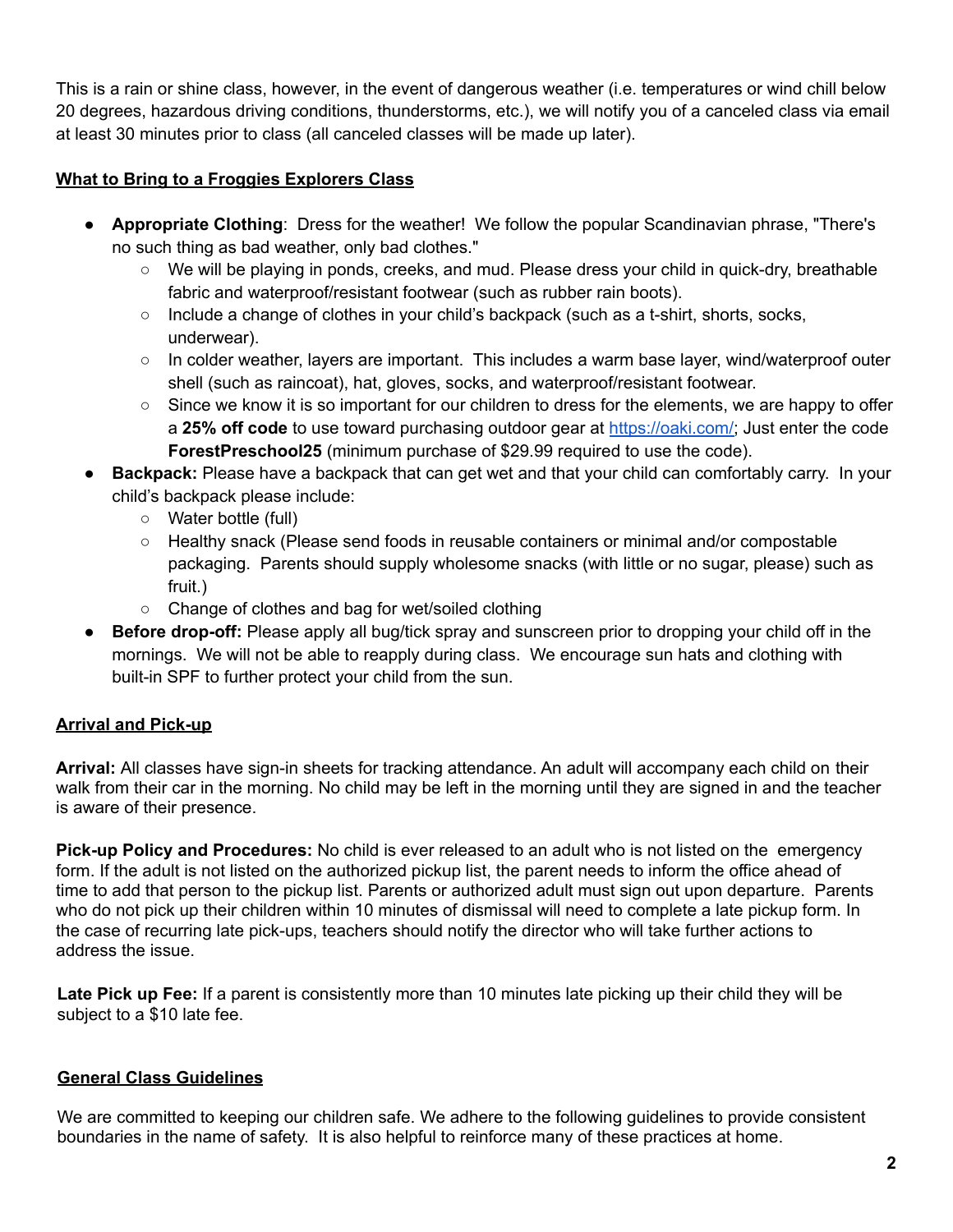- **Toys:** Nature provides all the materials necessary for playing outdoors, so toys from home are not necessary. If your child does need a comfort toy from home, please be sure it is weather-resistant/washable!
- **Boundaries:** Children are expected to stay within the boundaries that have been established by teachers. They will always be within earshot and eyesight of the teacher.
- **Climbing trees**: Children may climb trees while under adult supervision. A general rule of thumb is they may not climb higher than twice their height, and only after they have demonstrated competence.
- **Sticks**: The children may not play with sticks that are longer than their arm, unless it is clearly and responsibly being used as a walking stick, a tool (digging, for example), or for building, under the supervision of the adults. Running is not permitted while holding a stick.
- **Ingestion**: Children will not eat or drink any substance found in nature without adult permission.

**Social & Emotional Safety:** LEAP is committed to inspiring and teaching respect for the earth and all its creatures and this includes modeling and fostering respect for self and for others at all times. Outdoor learning provides many opportunities for cooperative play and teachers/caregivers are there to guide children into co-creative adventures. There is a zero tolerance policy for hitting, grabbing, pushing, name-calling, aggressiveness or any other demeaning behavior. If these behaviors occur, the teacher will separate the instigating child from the group to a calm place for a one-on-one discussion. An incident report will be written and given to parents and the director. *Please refer to the Behavior Plan on the last page for next steps.*

**First Aid**: In the case of a minor injury, the teachers may administer basic first aid—wash the injury with soap and water and cover with band-aids—as they see fit. The parents will be notified of any significant injuries at pickup. In the case of a major injury, the teachers will call 911 and the parents/emergency contact and apply basic first aid until medical help arrives. All teachers have easy access to First Aid kits at all times. Children will always be sent to the nearest hospital if such an extreme measure is needed.

**Bathroom Safety**: The bathroom area consists of both outdoor space as well as an indoor toilet facility. If a child needs assistance using the bathroom, a teacher will be within earshot and be able to help the child. The bathroom door is not closed while a teacher is physically assisting a child in that space, but may be closed for privacy when the child is in there alone while the teacher waits outside the door. \*Since this is an exploring class, we may venture away from a toilet, and in this case children are provided the opportunity to use the bathroom outside (we will pack out any solid waste and we carry wipes with us). We will offer a chance to use the indoor toilet facilities prior to going on any hikes, and when we return.

| $9:25$ am  | Parents/caregivers drop off children and sign the attendance sheet.                                                                                                                                                                                                                                      |  |
|------------|----------------------------------------------------------------------------------------------------------------------------------------------------------------------------------------------------------------------------------------------------------------------------------------------------------|--|
| $9:30$ am  | Circle up. Sing Song. Review rules of kindness to self, others, and nature.                                                                                                                                                                                                                              |  |
| $9:40$ am  | Begin hike and practice norms of hiking in a group (teacher in front and back). Practice freeze/<br>red light. Destinations: ponds, creek, trees, meadow, barn, garden; keeping in mind that it is the<br>journey not the destination!                                                                   |  |
| $10:30$ am | Arrive to "classroom" site to have snack time (if not had on the trail) and free-play time. There<br>may be days where we may arrive back in the classroom just in time for reflection and pick-up<br>and have our free-play on the trail or while exploring, or spend the entire time in the classroom. |  |
| $11:20$ am | Circle up, gather belongings, and reflect by singing Adventure Song and sharing around the<br>circle.                                                                                                                                                                                                    |  |
| $11:30$ am | Parents arrive to pickup site to and sign child out.                                                                                                                                                                                                                                                     |  |

### **Example Flow for Froggies Class**

#### **The Benefits of Outdoor Play**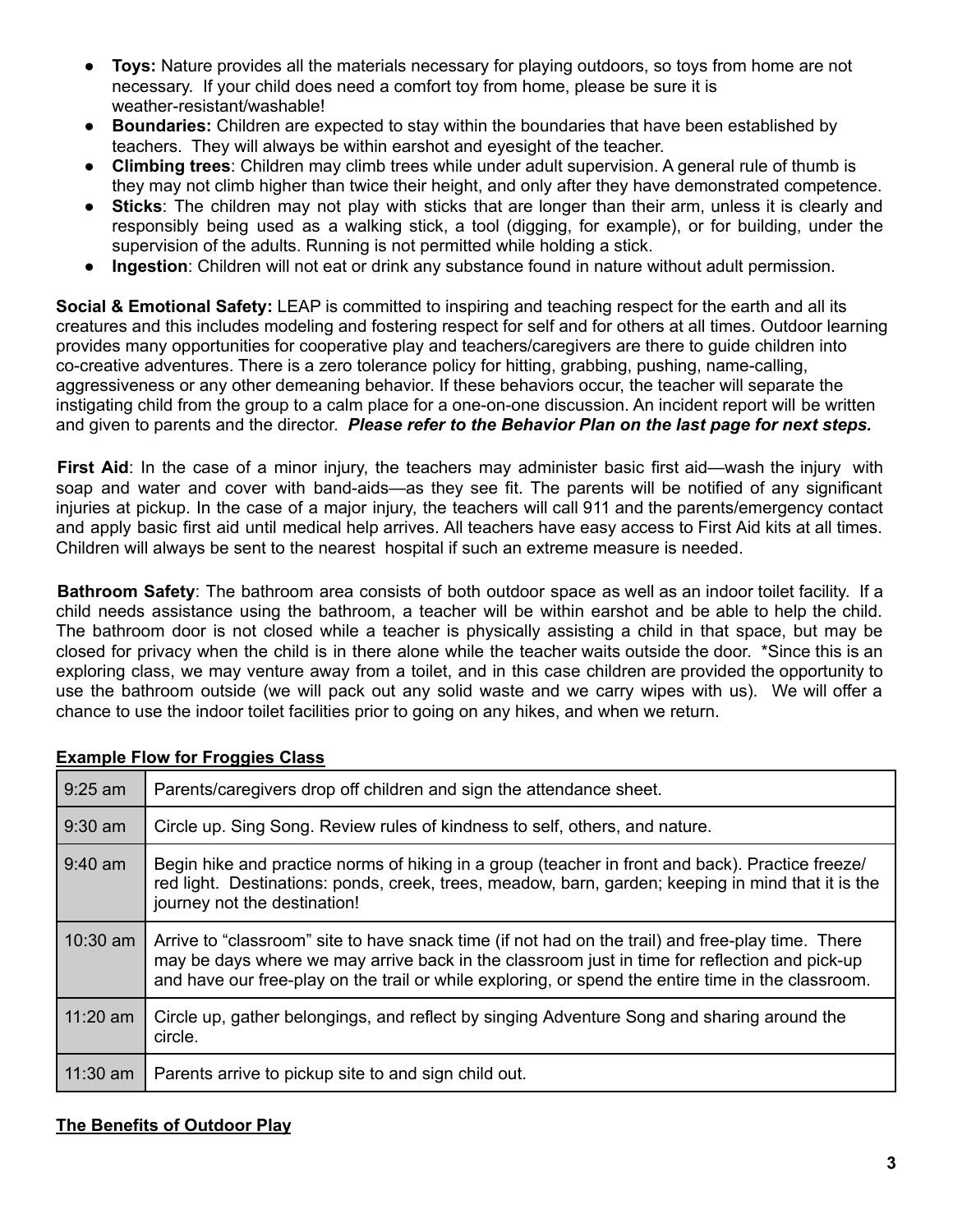Playing in nature has many benefits for child development in these three key areas: physical and motor development, social and emotional development, and cognitive processing skills. During our class, teachers will facilitate a child's development in these areas by providing evidence-based research methods.

| <b>Child's development</b>                                                                                                                                                                                                                                                                                                                                                                                                                                                                                                         | Role of teacher                                                                                                                                                                                                                                                                                                                                                                                                                                                                                                                              | <b>Evidence/Research</b>                                                                                                                                                                                                                                                                                                                                                                                                                                                                                                                                           |
|------------------------------------------------------------------------------------------------------------------------------------------------------------------------------------------------------------------------------------------------------------------------------------------------------------------------------------------------------------------------------------------------------------------------------------------------------------------------------------------------------------------------------------|----------------------------------------------------------------------------------------------------------------------------------------------------------------------------------------------------------------------------------------------------------------------------------------------------------------------------------------------------------------------------------------------------------------------------------------------------------------------------------------------------------------------------------------------|--------------------------------------------------------------------------------------------------------------------------------------------------------------------------------------------------------------------------------------------------------------------------------------------------------------------------------------------------------------------------------------------------------------------------------------------------------------------------------------------------------------------------------------------------------------------|
| <b>Physical and motor development</b><br>$\star$ Evaluating risk is a critical<br>thinking skill: child determines<br>if they are ready to take a risk<br>(must know and listen to own<br>body)<br>★ Coordination, balance, core<br>strength is developed by free<br>play on uneven, natural<br>surfaces<br>★ Physically lifting, rolling, or<br>otherwise moving natural<br>materials and then<br>constructing or building with<br>them requires hand-eye<br>coordination<br>$\star$ Immunity is improved through<br>outside play | Step back and watch<br>▫<br>carefully, be able to step in<br>but only if needed<br>Hazard vs. Risk: adult<br>assesses the environment by<br>clearing any hazards (broken<br>bottles, be aware of a rotting<br>log or slippery area, etc.) to<br>create a safe space for<br>children to assess risk<br>$\Box$ Use phrases such as "be<br>mindful of the slippery log"<br>instead of "be careful!"<br><b>Encourage child-led</b><br>exploratory free-play in nature<br>for your child to develop fine<br>and gross motor skills<br>organically | 1. Ellen Sandseter, Norway<br>(risk-taking leads to<br>confidence and<br>competence);<br>2. Grahn et al, Scandinavian<br>study (nature play leads to<br>better balance, motor skills,<br>strength, concentration,<br>better immune system);<br>Richard Louv, Last Child in<br>3.<br>the Woods (need to be able<br>to assess risk as kids to<br>judge risk as adolescents);<br>4. Dr. Clare McCarthy, "6<br>reasons children need to<br>play outside," Harvard<br>Health Publishing (playing<br>outside promotes health<br>benefits)                                |
| Social and emotional development<br>Teamwork<br>$\star$<br>Leadership<br>$\star$<br>Confidence<br>Mindfulness<br>$\star$                                                                                                                                                                                                                                                                                                                                                                                                           | $\Box$ We model empathy for<br>others, "Our friend fell down,<br>should we see if he is ok?<br>Does he need our help?"<br>$\Box$ Step back and let them work<br>through a problem together<br>$\Box$ Help instill intrinsic motivation<br>(ex: instead of "Good job!" try,<br>"You did it!" or "You should be<br>proud of yourself!")<br>$\Box$ Help create a calm<br>environment                                                                                                                                                            | 1. David Sobel (nature play<br>leads to children being able<br>to respect others, work<br>together);<br>2. Florence Williams, "The<br>Nature Fix" (Being in nature<br>rests frontal lobe and as our<br>brains relax, we are able to<br>be more creative and it<br>increases our attention<br>spans);<br>3. Dr. Richard Davidson,<br><b>Center for Healthy Minds</b><br>(Healthy lives are enabled by<br>nature: high levels of<br>social-emotional intelligence,<br>an increase in attention<br>span, mindfulness in kids,<br>increased empathy and<br>compassion) |
| <b>Cognitive processing skills</b><br>Make connections<br>$\star$<br>See cause and effect<br>★<br>$\star$ Compare and contrast based<br>on size, shape, color, etc.<br>$\star$ Sorting and categorizing<br>$\star$ Develop rich language by<br>describing to others what they<br>see, hear, smell, feel<br>★ Problem-solving skills                                                                                                                                                                                                | Model grit: persevere through<br>❏.<br>a difficult task<br>$\Box$ Ask questions rather than<br>give answers<br>Teach them to notice their<br>environment using all 5<br>senses, but mostly their<br>sense of smell, sight, sound,<br>and touch<br>$\Box$ Ask them to really describe<br>what they notice and what<br>they think. This encourages                                                                                                                                                                                             | Dr. Clare McCarthy, "6<br>1.<br>reasons children need to<br>play outside," Harvard<br><b>Health Publishing</b><br>(problem-solving in<br>executive functioning<br>development in play);<br>2. J.P. Guilford (divergent<br>thinking, or many solutions<br>to a problem);                                                                                                                                                                                                                                                                                            |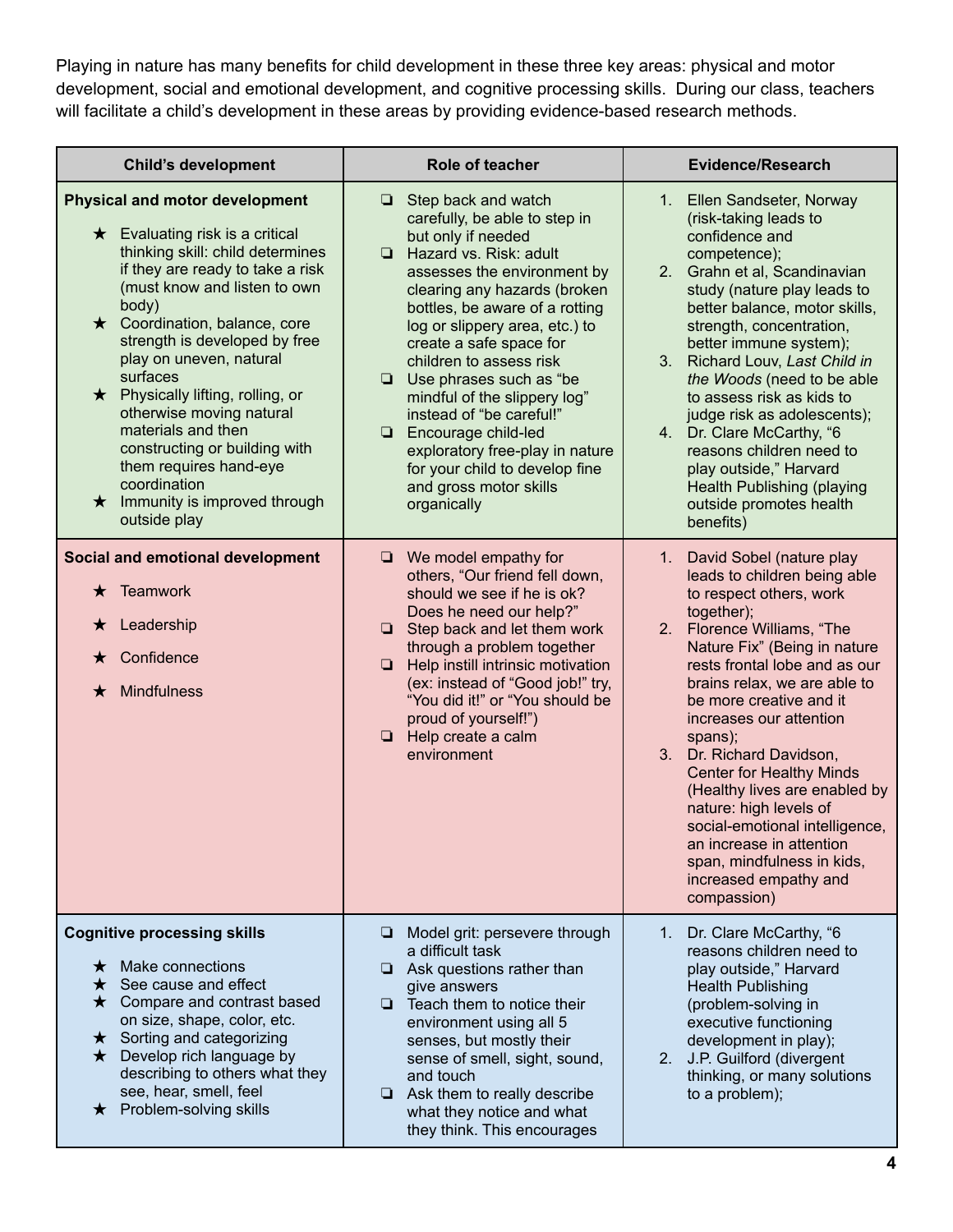★ Grit, or "stick-to-it-ness," an identified 21st century executive functioning skill

rich language development (i.e. *"What do their eyes look like? Why do you think they have those big eyes?")*

### **LEAP Outside Behavior Plan**

An important part of this experience is helping children learn how to get along in the world, enjoy being with other children, and follow the direction of an adult other than their parent. A caring and positive approach will be taken regarding behavior management and discipline. The teachers will focus on the positive behaviors of the children and reinforce those behaviors as often as possible. Our goal is to help the children develop self-control and responsibility for their actions.

# **Discipline Strategies**

- 1. Encouraging children to use their words when having a disagreement with another child.
- 2. Facilitating children in their attempts to settle their own disputes.
- 3. Redirecting behavior when this seems potentially effective.
- 4. Separating a child from the group
- 5. Counseling children individually about their behaviors.
- 6. Making parents aware of disciplinary concerns (Incident Report).

# **Disruptive Behaviors**

The following behaviors distract from the full benefit of the program and will result in consequences.

- Requires constant attention from the staff
- Inflicts physical or emotional harm on other children, adults, or self
- Disrespects people and materials provided in the program
- Consistently disobeys the rules of the classroom
- Verbally threatens other students and/or staff
- Uses inappropriate or offensive words repeatedly

### **Plan for Disruptive Behavior**

### Step One: Incident Report

Disruptive behaviors will be addressed in an incident report. This will be completed by a teacher to document inappropriate behaviors that directly impact other children, staff members, or the group as a whole. This report will be shared with the parent and will explain the behavior and how the behavior has affected others. It will also explain how the situation was resolved. The incident report will be given to the parent at the end of the day to be signed and returned the next day to the teacher.

Step Two: Parent/Teacher/Director Meeting

If two incident reports are written during one session, documenting that the child has difficulty managing his/her behavior on a recurring basis, parents will be asked to meet with the child's teacher and Program Director(s) to develop a behavior plan.

Step Three: Child may be sent home or be removed from the program